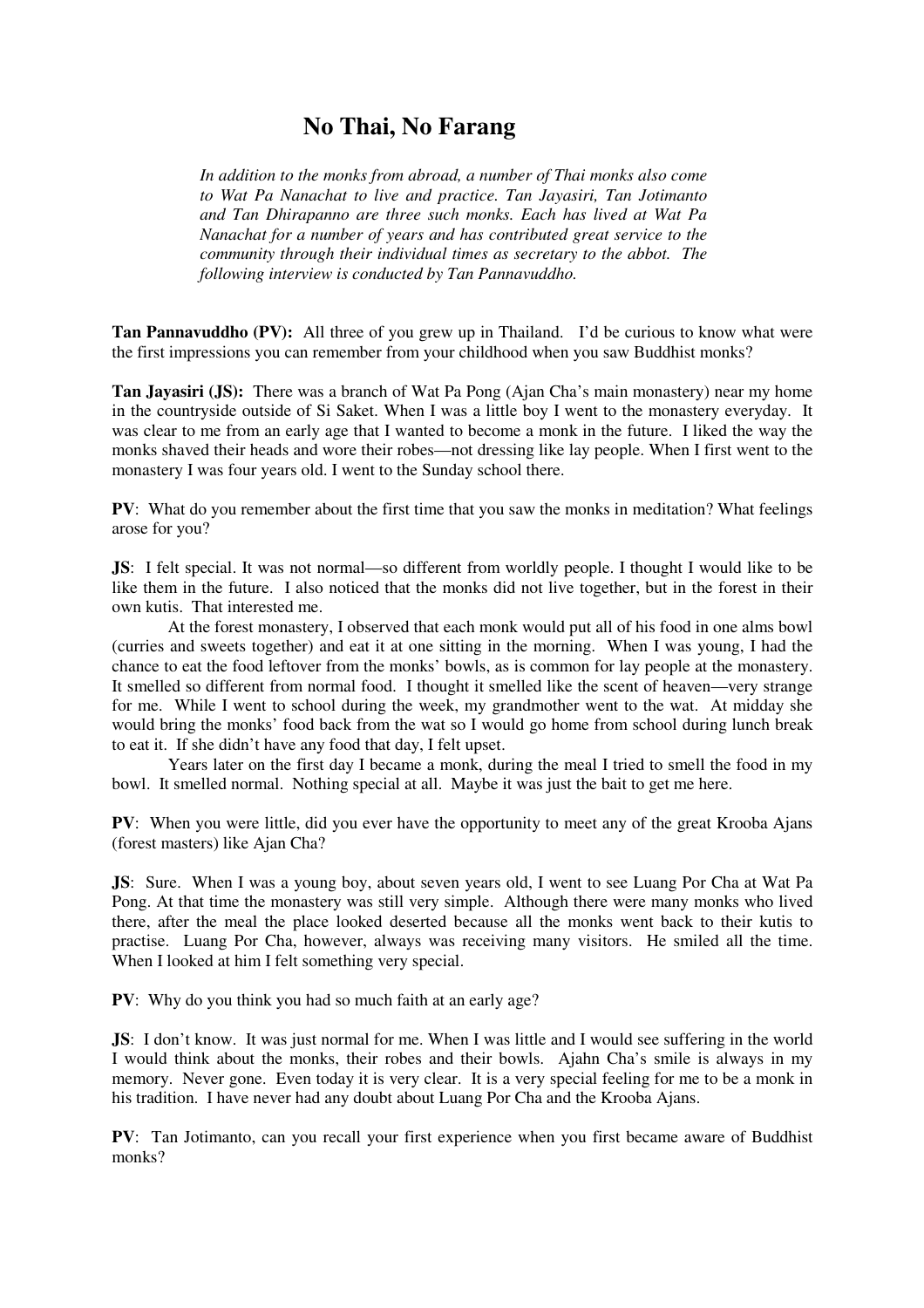**Tan Jotimanto (JM):** Actually, my grandmother was my main influence. When I was young I went to the monastery quite often with her. There was a forest monastery nearby where Luang Por Poot Thaniyo was the abbot. My family was very close to Luang Por Poot. From an early age I was taught to pay high respect to the monks. During the Rains Retreat, my grandmother always went to the monastery on the Uposatha day, spending all day and night observing the eight precepts. Sometime I would go and stay with her.

**PV**: When you observed the monks in the forest monastery environment, what was your experience?

**JM**: At that time I thought the monks were very special people and that they must have psychic powers because they taught us about heavens and hells. Actually, as is the case with many Thai children, I was afraid of ghosts and I thought the monks could help. I felt that since the monks had good sila, the ghosts would be afraid of them.

**PV**: Tan Dhirapanno, how about yourself? What were your first impressions of the Buddha-Sasana?

**Tan Dhirapanno (DP):** In my case, it was similar to Tan Joti. When I was young, I grew up with my grandmother in Chonburi out in the countryside. She used to go and *sai bat* every morning. On Wan Phra she would wake up extra-early in the morning to make special food for the monks. You see, as a little boy, I always slept in the same bed with my grandmother. So on the days when I woke up and I did not see her on my side, I knew that day had to be Wan Phra.

**PV**: Can you remember when you were young and your grandmother taught you to *sai bat*?

**DP**: I remember her telling me to kneel down, put my hands in *anjali*, be quiet and carefully put food into the monks bowl without touching the brim. That was in the morning and it was not that difficult. On certain special days, she would take my cousins and me to the monastery. That was the hardest part because I didn't understand most of what the monks were teaching and I had to sit with my legs politely folded behind me in the *pahpiap* position. I would sit with my grandmother in the sala while my younger cousins played loudly outside. Anyhow, my grandmother always seemed to be very happy on that day, and being around her, somehow I felt very happy too.

**PV**: Tan Jayasiri, what gave you the inspiration to ordain as a monk?

**JS**: Actually, I always had a strong ambition to become a monk. I was thinking about it when I was very young,

**PV**: Did you ever have any doubt...like having a girl friend maybe?

**JS:** It wasn't my nature to think like that. I was fortunate to come from a happy home. Still, I saw that the family life involved a lot of suffering. I valued the ideals of simplicity and renunciation, and I always was drawn to the monk's life dedicated to contemplation and peace. From the time I turned fifteen years old, of course I would be around a lot of girls at school. But for some reason my mind would always turn to the monks. When it came to having a girlfriend, I wasn't averse to it, but I always thought that I should practise the path of the Buddha first.

When I became twenty years old I asked my mother's permission to become a monk immediately.

I asked her several times and finally she said okay. She said she would be happy for me to be a monk, but not for too long, maybe a few years. After that short while, she felt that would be enough for me and I should return to her and the family.

**PV**: What does she say now that you have been a monk for almost ten years?

**JS**: She is quite happy now. Not like in the first few years though, when she would always wish for me to go back to lay life.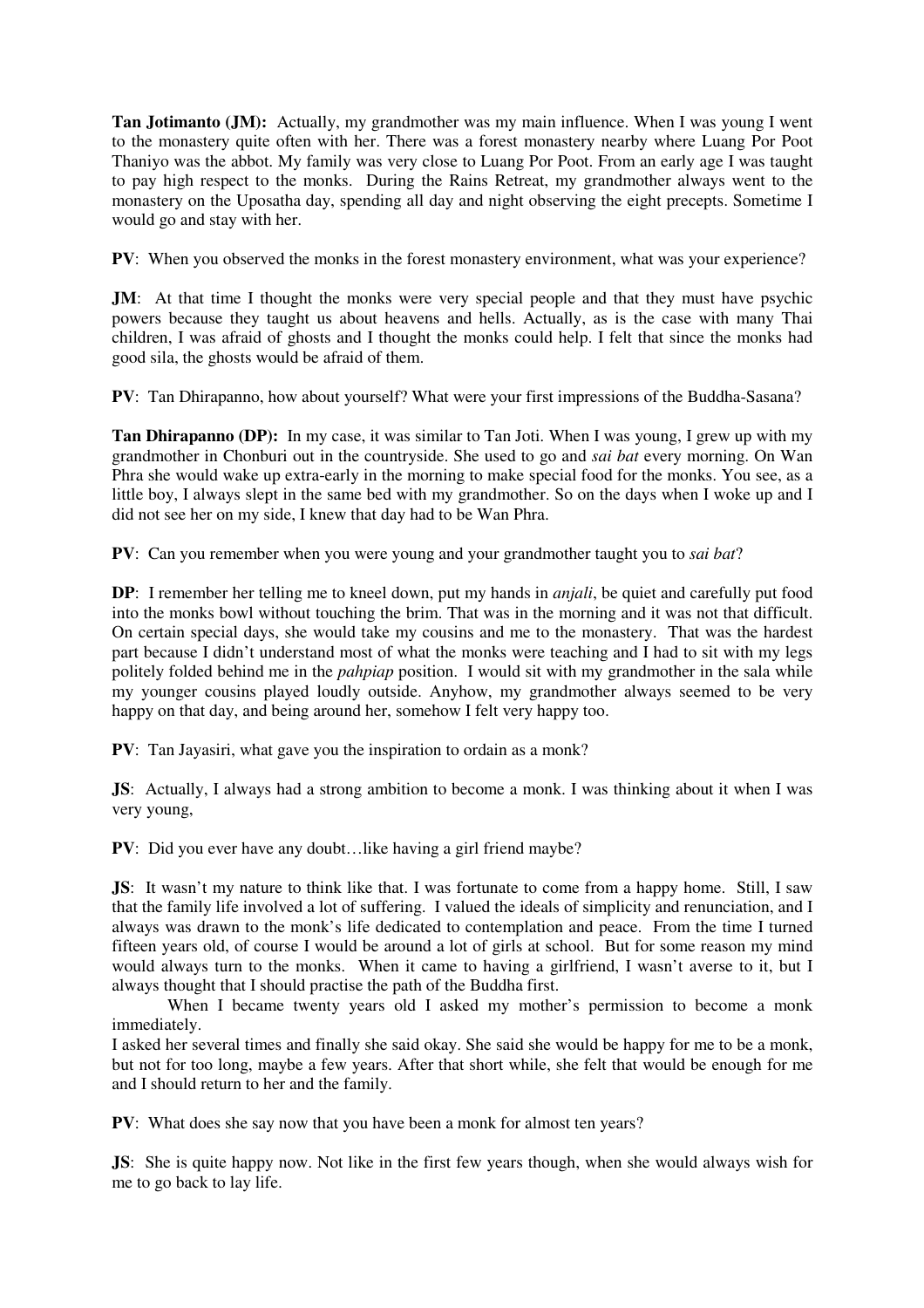**PV**: Tan Joti, what gave you the inspiration to go forth as a monk?

**JM**: It also happened when I was young. I had the chance to see Luang Por Poot frequently with my grandmother. Once at his monastery a senior monk from Luang Por Mun's monastery pointed to me and said, "you should become a monk." This statement stuck to my mind all through the years. When I was a teenager I went to Wat Pa Pong and had a chance to see Luang Por Cha. He was still healthy at that time. During those days I had heard Ajan Cha was very strict and fierce— and you know when you are young you are not that interested in the strict monks.

Later my cousin introduced me to Wat Pa Nanachat. At that time I was working as a lawyer in the nearby city, Ubon. That was quite a stressful period in my life. When I visited Wat Pa Nanachat I was very impressed with the peaceful quietude of the forest and the mindfulness and kindness of the monks. My mind started to calm down. Ajan Pasanno and Ajan Jayasaro were the senior monks at that time.

**PV**: Was that before you went to live in New York City to help run a large restaurant?

**JM**: Yes, it was. After my first visit, I had been coming and going to Wat Pa Nanachat for one and a half years, for two or three days at a time as a layman. Then I moved to the States. I worked hard at the restaurant in Manhattan and earned enough money to support the family back home. I had the financial independence to have most anything I wanted, but I was not happy. I did not know what was the point. One day I went shopping with my friends. They asked me what I wanted to buy and I stopped. I felt a profound sense of boredom with worldly things and experiences. I had had enough. It was a very free and liberating kind of feeling. Reflecting back on my life I realized what I really aspired to was to practise the Dhamma and be a monk. But, I had to prepare for that and it took time.

**PV**: How did your parents feel at the time that you said you wanted to become a monk?

**JM**: They were happy that I would become a monk for just one pansa. It is the tradition for Thai men to ordain for one rainy season and my two other brothers had already done so. But, I thought if I ordained only for one pansa, I did not want to do it. I wanted to stay a monk as long as I felt it was meaningful, and if I did not like it I would disrobe. It was quite difficult for my parents at that time. They had to think about it and finally they gave me permission. At that time, both of my parents were elderly and not in good health. Even though it was very difficult for them to allow me to ordain, they wanted what was best for me, and were generous enough to make the sacrifice. This willingness on their part showed me how much they really loved me. Once they saw me as a monk, especially as a forest monk, they liked it and were inspired themselves to practise. Through Dhamma practice, they really changed the way they lived their lives. After I had been a monk for just one year, they said, "don't ever disrobe."

<*laughter*> **PV**: That was quick.

**JM**: They were very happy. I felt very lucky to have the chance to repay my debt of gratitude to my parents, who passed away soon after, by helping to teach them more about the Dhamma. In the last few years of their life, we discussed the Dhamma many times and I shared with them some books and tapes of Luang Por Cha, such as "Our Real Home." I noticed my parents came to a much greater contentment and ease with life. They deepened their understanding of impermanence and reflected on the inevitable separation at death. They started to practise everyday. My father died first, but my mother continued to be strong in spirit due to her Dhamma practice, despite her poor health. She died four months later, and at the time that she died, she was about to make an offering to the sangha. The day she died, it was a blessing to know that she was happy and at peace.

**PV**: Tan Dhira, what about you? You also were working in America before coming to ordain, weren't you? What made you change your direction to become a monk?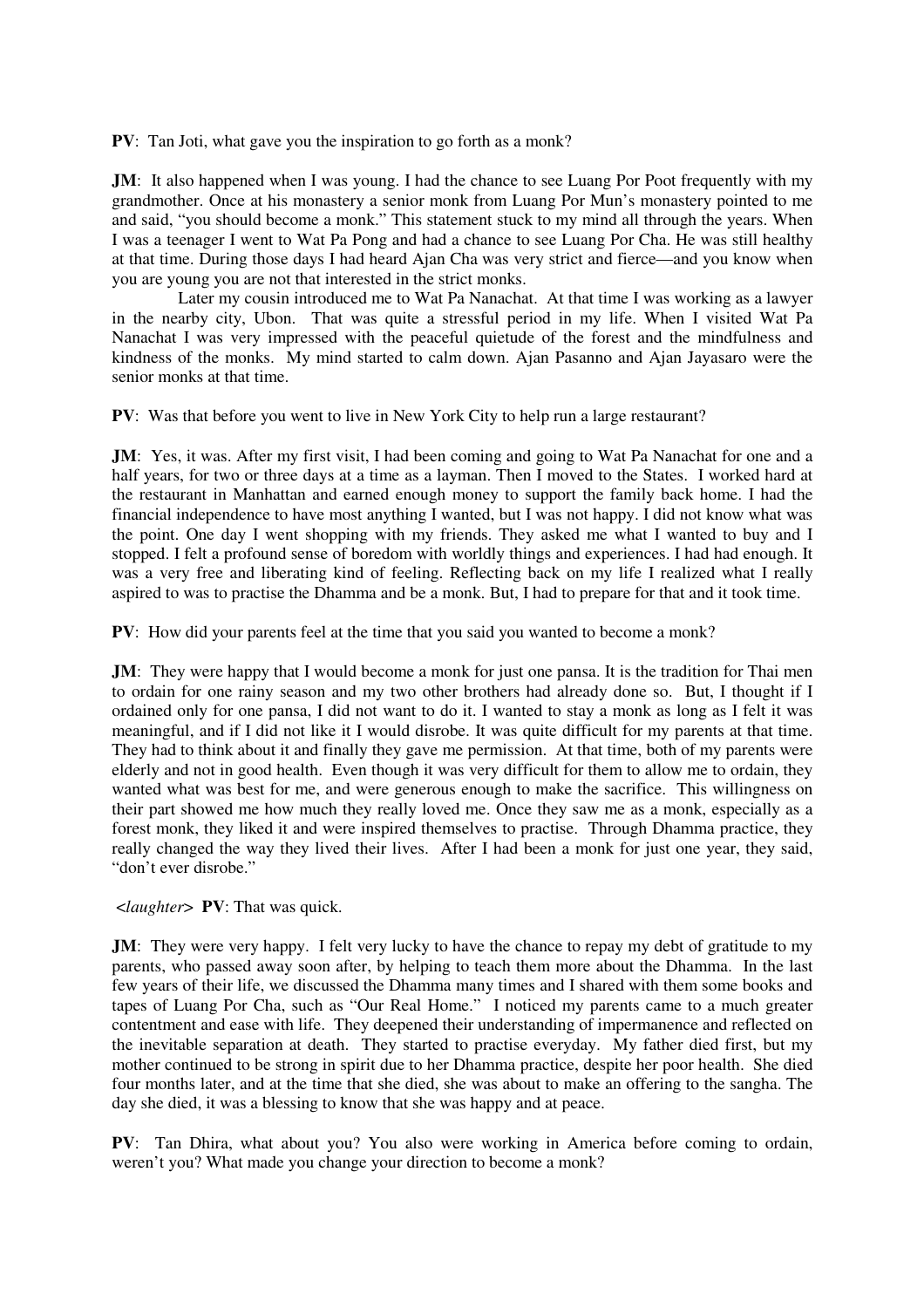**DP**: After I finished medical school in Thailand, I had to decide what to do. First I wanted to be a pediatrician, like my mom. And I wanted to do my residency in the West. In those years, however, it was difficult to train in America. Finally I got accepted to the program in Michigan. During one of the first teaching rounds in the hospital, the attending doctor asked the residents where they originally came from. When the doctor found out that I came from Thailand, he had a broad smile and asked me, "so you're from Thailand, are you? What is Nirvana?" I was shocked. I did not expect this kind of question in the West. I don't remember what I answered but it made me think hard. I had gone all the way to America in search of knowledge, but I wondered if what I was looking for was in my own country.

**PV**: So how did you end up at Wat Pa Nanachat?

**DP**: In Detroit, every weekend the local Thai community would have a potluck meal at my aunt's house. They would talk and then sit meditation together. I joined the group once in a while. The benefit of attending was the plentiful and delicious food. And my aunt always insisted that I take the left over food because she knew that I lived by myself and was not good at cooking. I have to admit that this was the original inspiration for meditation practice.

One day several years later I found posted on the Thai student internet that Ajan Jayasaro was coming to teach a meditation retreat in Maine. The " backpack retreat" took place at Acadia National Park and it turned out to be a life-turning experience for me. In the morning and the evening together we chanted a puja in Pali and Thai. My grandmother had taught me to chant every night before I went to bed and I had been doing that since I was a child. But I knew very little about the meaning of it. In the retreat, I was very moved to learn the deep meaning of what that I have been chanting all along. During the day, we hiked on different trails. When we got tired we sat in meditation.

During the questions and answers session each day, I was very impressed by Ajan Jayasaro's wisdom. On the last day of the retreat, we had the ceremony to ask for forgiveness from the Ajan. It was a beautiful tradition. While we were walking to the park for this ceremony, Ajan Jayasaro handed me his bowl. That was the first time that I had carried a monk's bowl and I felt very happy. I don' t know how to describe it but it was a special feeling that I will never forget. Tears filled my eyes. Time seemed to stand still. At that moment I felt that I too could become a monk and strive to be like the great Arahants. That was the moment I decided to become a monk.

**PV**: Your family had put you through medical school and supported your training as a doctor in America — was this a shock to them?

**DP**: I would say yes. The year that I met Ajan Jayasaro and decided to become a monk, I told them of my decision but they did not believe it. They thought I was broken-hearted or something. <*laughter*>

But I persisted. For the next two years while I was waiting to finish my training, I tried to keep five precepts on a regular basis and eight precepts once a week. My friends started to think that I was weird. Anyhow I found myself more and more peaceful. I would spend more time on meditation retreats where I felt very much at home. When I finished my fellowship, I came back to Thailand and found my way to Wat Pa Nanachat. I asked Ajan Jayasaro to ordain me so I could continue on the path. Of course my parents had high expectations for me. But I think I did not let them down although at the moment they might think differently. For me, becoming a monk is more challenging. There are already many doctors in my family, but there is not a single monk. There are many meaningful and worthwhile things to develop and cultivate in this holy life.

**PV**: Have they grown to accept your decision by now or they still hoping that you will come back?

**DP**: As time passes, they have begun to appreciate what I am doing as a monk. To be honest, my parents' generous, loving support throughout my life gave me the emotional strength to feel ready to go forth as a monk. For me, the monastic life is not so much a rejection of the family life but a way to evolve one step further. If I weren't a monk in this life, I would feel in my heart that I have not fulfilled my responsibility to the family in a higher sense.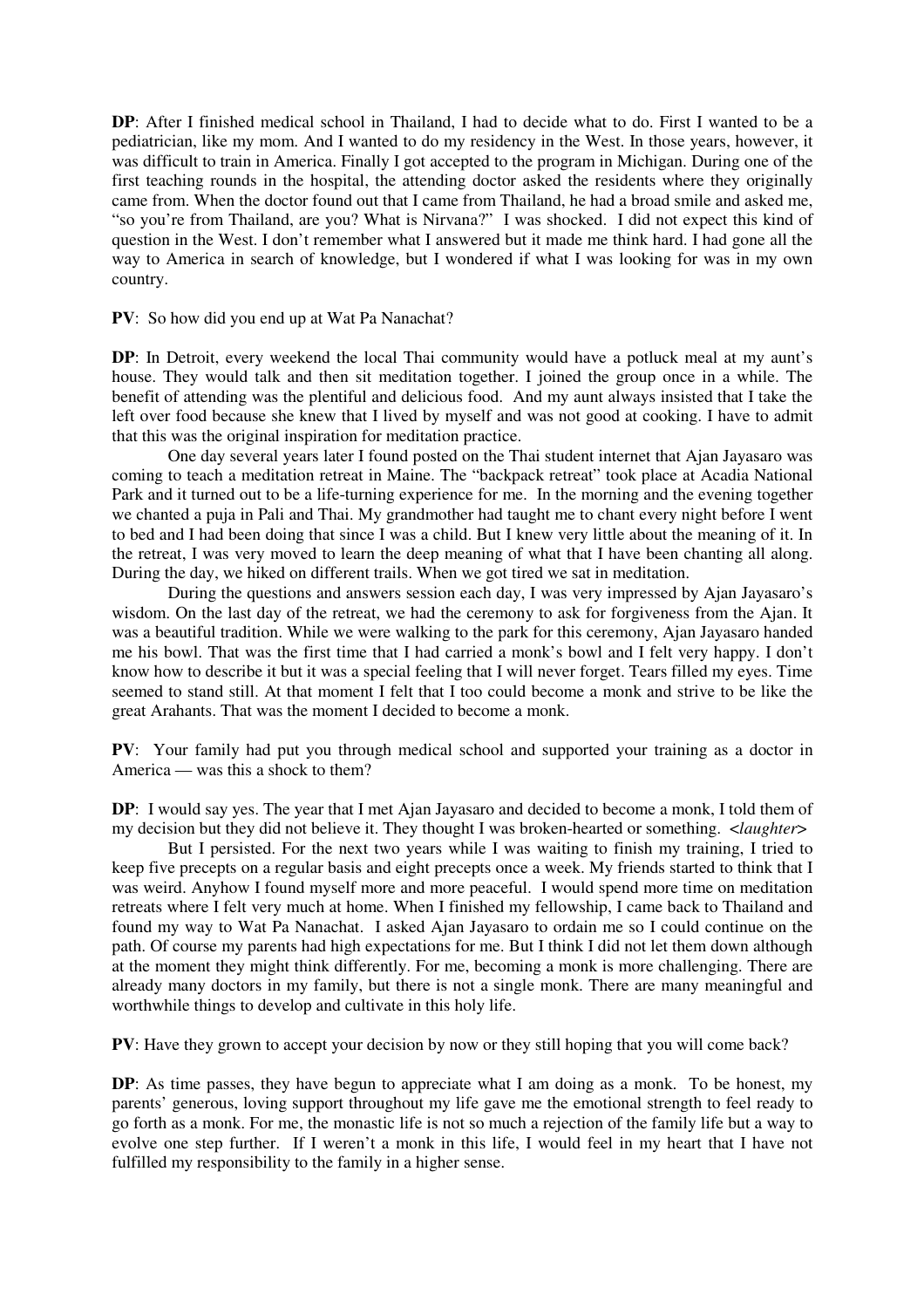**PV**: Tan Jayasiri what was it that originally brought you to Wat Pa Nanachat? How did you decide to come here to train when there also are many other good Thai forest monasteries?

**JS**: Just before I ordained, I went to Wat Pa Pong and I met Luang Por Sumedho and Ajan Jayasaro. From that moment I wanted to be with them. I was ordained in Ayudhya and after spending the first five years there I came to Wat Pa Nanachat.

**PV**: What was it that attracted you to Luang Por Sumedho and Ajan Jayasaro?

**JS**: It's hard to put into words—I just wanted to be with them. Their presence was peaceful and inspiring. I felt to practise under their guidance would be beneficial.

**PV**: Did you feel that they were different than the Thai ajans?

**JS**: No, similar.

**PV**: Having come to practice at Wat Pa Nanachat, how do you find practicing with western monks compared to the Thai sangha?

**JS**: Actually, in my practice, I never feel that I'm practising with special people. Everywhere I stay I just always keep Ajahn Cha's practice.

**PV**: Which part of Luang Por Cha's teaching do you find most important in your practice?

**JS:** To watch and investigate feelings and the mind. Seeing impermanence.

**PV**: Why do you think in Thailand where there are many great kooba ajahns, so many of the farang monks ordain with Luang Por Cha or in his specific lineage?

**JS**: Yes, there are many great krooba ajahns in Thailand but Luang Por Cha was a special monk. He had his own style of explaining the Dhamma in a simple yet profound way. It was easy to understand his teachings. His presence made an impact. People were happy to see him. Everyone liked to be around him. He set up a style of training that is helpful and suitable for many different kinds of people.

**PV**: Tan Joti, what made you decide to ordain at Wat Pa Nanachat as opposed to another Thai forest monastery?

**JM**: As I knew about Wat Pa Nanachat for some time I knew that I liked the way of life and I felt the monks were very sincere and diligent in their practice. Still, I went to visit Tan Ajan Dtun before ordination. I liked it there too but the monastery was very close to my family's house in Chonburi. I wanted to ordain away from my house so I came here to Ubon. Also, I felt inspired to ordain with Ajan Jayasaro.

**PV**: How would you compare living with western monks to living with Thai monks?

**JM**: In many ways things are the same, but there can be some cultural differences. At Wat Pa Nanachat, people come from many different places. Although the community usually is very harmonious, from time to time difficulties or misunderstandings can arise. As Thais, we are taught to keep things inside. We don't know how to express ourselves. But when I came to here, it seemed like everybody knew how to express himself. I have been trying to learn to do this skillfully. But it is still difficult.

I think that if people in a monastic community express their feelings too much it can create some problems. For example, people will not learn to cultivate patience. On the other hand, I think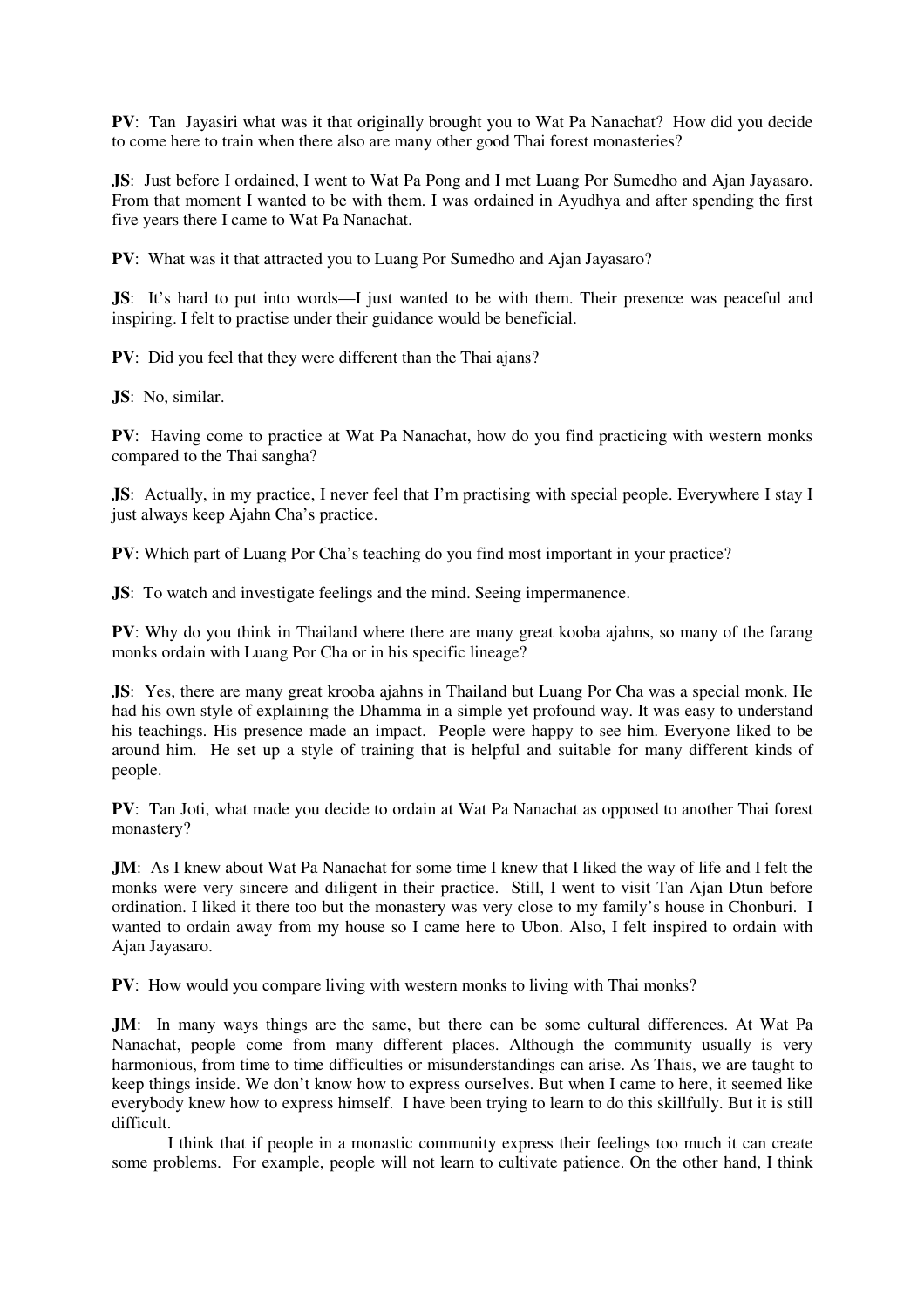the open communication usually is valuable because it increases understanding between people. For Thai people, if there are problems we just don't talk about it. The ideal is to find the middle way.

**PV**: Tan Dhira, how about yourself? Having decided to ordain here as opposed to Thai monastery, was it your connection with Ajan Jayasaro?

**DP**: At that time I didn't know much about other monasteries in Thailand. I did a retreat at Ajan Buddhadasa's monastery, Suan Mokkh, and a couple other places. But I thought my weak point was the vinaya— the discipline. So I tried to find the place where there were a strong sense of community and strict monastic training. I first came to Wat Pa Nanachat mainly because of my connection with Ajan Jayasaro and I liked it right away. I particularly loved the feeling of the forest. The paths that were well swept and there was a good environment for meditation. And perhaps most importantly, I immediately connected with the sangha. I felt at home here.

**PV:** Now I have a question for anybody. Many people think that in Thailand today there is a crisis with the sasana. There have been scandals with monks not keeping the vinaya. And some westerneducated lay Buddhists are critical of a sangha that they feel is stuck in old-fashioned ways. What do you see as the future of the sasana in Thailand?

**JM**: I think now people are more interested in the sasana. They understand what is going on more. Before people held the sasana in very high esteem— maybe too high and it became out of touch. Now lay Buddhists are freer to speak their views and to be heard.

**PV**: Do you think it is the Western influence?

**JM**: It could be.

**PV**: How do you think this new attitude will affect the practice of monks? Some contend that the more worldly orientation and values of lay life can be counterproductive when brought into the sphere of monasticism. Any opinions?

**JS, JM, DP**: <*long pause, then laughter*> It is a difficult balance.

**PV:** In the West there is a stress on the value of equality, but the Buddha noted that the view "I am equal…" is still a form of attachment to self-identity view. Some monks contend that is important not to sacrifice samana sanna (the perception of being a peaceful renunciant) at the expense of conforming to current worldly ways norms.

**JM**: One example of this can be the way we use hierarchy. Thais maintain very high respect for the ajan. When Thais live in a western community we still put the ajan in a high position. In effect, there is a sense of formality and respectful distance. I've noticed that for the westerner, however, they are more informal and relaxed around the teacher. For them their relationship with the ajan can be like a friend. For Thais, this would be uncomfortable. For myself, I wouldn't allow myself to play to the role of a friend to the ajan even if I wanted to. For Thai monks, we can be very close with the teacher, but there is always a formality to the relationship.

**PV**: That's very interesting. It seems common in various Buddhist traditions to keep the teacher in a formal position to maintain proper respect. If one doesn't have that respect then it is very difficult to learn, to actually have pure communication from the teacher to the student. Do you think westerners can miss out on learning something because of the casualness with which they can relate to the teacher?

**JM**: Yes. In Thailand, even if the ajan is young or about the same pansa, he still is accorded the formal respect of being a teacher. It may be natural to feel a level of friendship in this situation, or to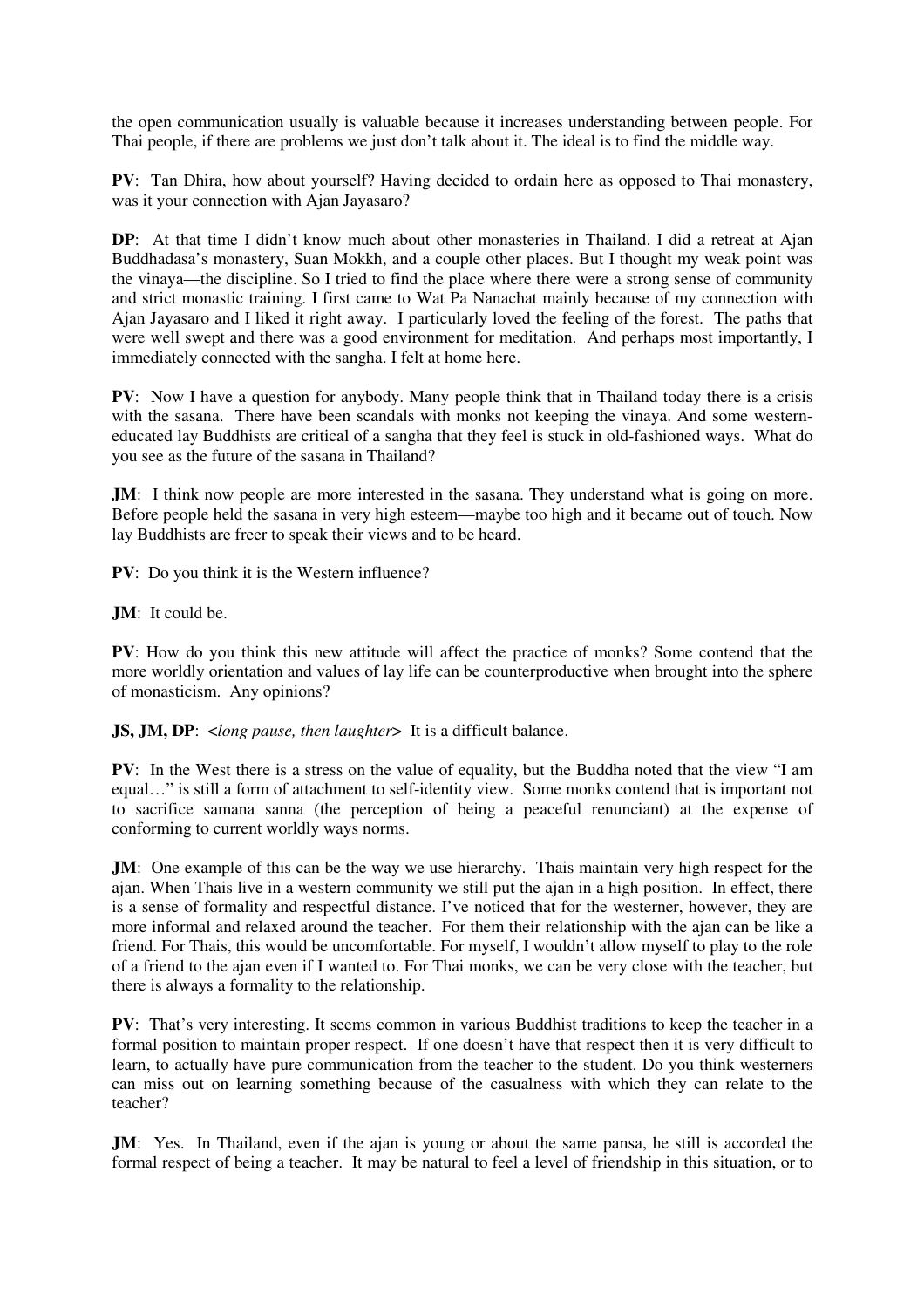not want to listen to the ajan as someone senior in the hierarchy. But in a Thai wat, this would rarely happen because the ajan is always put so high.

**DP**: Take Tan Jayasiri for example. He will turn into an ajan very soon and it will be difficult for us to relate to him. We used to be close to him and tell jokes around him. When he becomes an ajan then we have to change that perception. He will be put in the special position of a teacher soon.  $\langle \text{language} | \rangle$ 

**JS**: I think there is a time and place for that. It's not always the case that the ajan plays the role of the formal teacher. When the situation comes up to have respect, we act accordingly, like a young son with his father. The feeling of a close relationship makes it easier to talk with each other.

**PV**: For western monks it usually requires some effort to adapt to hierarchical social structures in a skilful way. For example, in western culture, one tends to relate to people directly, not in terms of a formal hierarchy. One shows respect through mutual friendship, openness and trust. However, in the Buddhist tradition respect and trust can be conveyed to ones teacher and fellow monks by selflessly and harmoniously acting in accordance with ones formal place in the relationship. This can be a subtle and refined thing— something many of us westerners can learn to do better. It is a challenge to adopt a new cultural form naturally without fabricating a new identity that isn't authentic.

When I live at Thai monasteries, however, it seems comfortable to fit in the hierarchy and to relate to the ajan formally. Formal separation feels natural. It also can be useful. The Dhamma teachings flow much better this way. But with many senior western monks, when I am with them it often feels appropriate to not overdo the formality that is unnatural in our culture. But the form of these relationships changes depending on the context — whether in Asia or the west, as individuals or in a group, inside the monastery or out in public. One has to be alert and sensitive in order to adapt.

**DP**: I think there are both benefits and drawbacks of the "equality" form. Growing up in Thailand, the " hierarchy" system is so strong that when I was young I had very little idea about what monks do. The closest I came to the monks was offering alms food or listening to the Dhamma talk. That was it. It has never occurred to me that the monk's life was another lifestyle that I could choose from. Today is different from the old days when the monastery was also the local school and a community center. Good monks were role models to the whole community.

When I met a western monk, however, somehow that rigid hierarchy was weakened. When I spent a week hiking in America, listening and talking to Ajan Jayasaro, I felt very close to him. I felt that I could ask any question I liked and his answers personally touched me. Perhaps my western education enabled me to understand the Dhamma better in western terms. But I have to say that Ajan Jayasaro is more Thai than many Thai people I know. Even when I first met him, during many talks we had, he'd always correct me of my use of Thai words. I also think the personality of the teacher is important. When we like the teacher, we like the subject too. I have much gratitude for that chance to have a close relationship to the ajan while in America, something I had not yet experienced in Thailand.

But there are also drawbacks to the "equality" form that I can see more clearly now that I am in the robes. In monastic life, an identity with being " equal" can be detrimental. If everybody is the same we may not listen to or show appropriate humility around a more senior monk, especially if our views tell us that we know more than him. It can seem natural for the mind to follow its own kilesas, but there will be no spiritual growth then.

Another way to put it, I think it is best to recognize equality in terms of *Dhamma* while realizing hierarchy is important when it comes to communal life and the *vinaya*. Hierarchy can be a very skillful means if we use it correctly. Personally, as a monk, I feel that I want to keep the hierarchical relationship with the ajan, to keep him high, so I can do what he teaches with respect and not treat his teaching casually.

**PV**: So very soon Tan Jayasiri you will be going to Australia. What is it that interests you to practise in the West? Why would a Thai monk leave his own country and go practice Dhamma in Australia?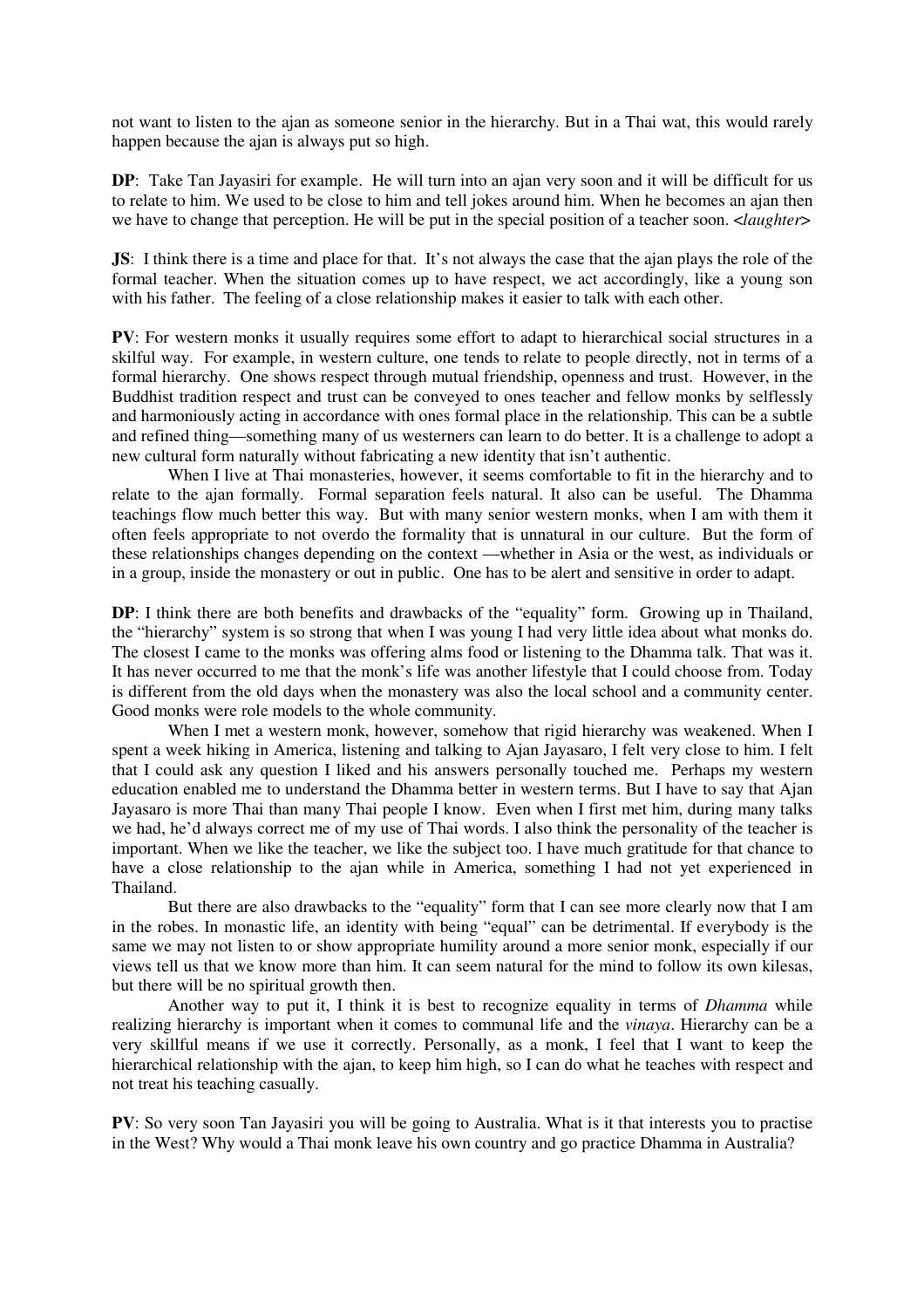**JS**: The idea came from Ajan Nanadhammo. He spoke to me about this two and a half years ago. He said the monastery there is a good place with an excellent teacher. At that time I wanted to continue to practise at Wat Pa Nanachat. Now the time is appropriate and I have decided to go. I think it will be valuable for me to be tested by a new experience. After working as the secretary at Wat Pa Nanachat the opportunity for more solitude in Australia will be good. I can speed up my practice. There I will have more free time. I can set up my practice schedule the way I like.

**PV**: Now in the West many people have been interested in Dhamma practice for decades, but not many people have become monks. Most people prefer to keep the lay practice. Conversely, in Thailand, a young man may have little exposure to Dhamma practice, but they still have an interest to go forth into the monkhood. Do you that think in the West in the future this pattern will change?

**JS**: Yes, in the future it will change. But by becoming a monk one has to give up so many things. When you become a monk, the important foundation is the discipline. Someone with many attachments might feel it is a narrow path and might not feel comfortable. They might think it is more convenient to practice with the five precepts.

To a westerner, the monastic precepts may seem like a lot at first. It goes against our habits in the lay life to be preoccupied with making and acquiring things as the way to realize happiness. As monks we have few requisites. But even though we may be ordained, we still can have the same perceptions as when we were laymen. When a monk is ordained on the outside, it doesn't mean he has ordained on the inside. We also can feel there are too many precepts because we still hold the views and attachments we had in the lay life. So we have to put a lot of effort in the practice. After some years, the results of the practice will arise. Perceptions and feelings from the lay life will naturally transform.

These days, with modern communications and international travel it is more possible for people to be exposed to the possibility of practising the Dhamma through monastic life. In the west you can sometimes see monks out in society and leading retreats. People can see how a monk conducts himself and lives his life. With more exposure to this, some people may become interested ordination.

**PV**: Tan Joti you will be going soon to our branch monastery in New Zealand? What do you think about the interest of westerners in the monastic path?

**JM**: Now in the west people are interested in meditation, but without knowing that much about the bigger picture of Dhamma practice. To become a monk is a very high step to take because one has to relinquish a lot of attachments. But if westerners are really interested, they can do it. Today they can even ordain in the west, but in my opinion, there are still advantages to training in the east. Because the sasana is so rooted here, it can be very nourishing to the practice, especially at the early stages of monastic life. But, whether or not to ordain as a monk— it is something one needs to know for oneself.

**DP**: For myself I feel it is important to add that if someone is really seriously about the practice, I would strongly recommend the monastic life. It makes the foundation in *sila* solid and firm. The Buddha laid down the three-fold training of *sila, samadhi* and *panna*, but the samadhi that has a strong foundation in sila is more fruitful and leads more directly towards wisdom. In the lay life, there is often a compromise. The bhikkhu, on the other hand, can go all the way to the highest goal. The only limitation is his inner effort, not the situation outside.

**PV:** For me, in Thailand it is very uplifting to see so many people across the country that have a strong love for Dhamma. It can be a powerful inspirational and motivational force for a young monk like myself. Some people in the west have this love of the Dhamma, but most people don't know anything about the Dhamma at all. How do you feel about going to a place where many people don't know about Dhamma practice? They might not even know who Buddhist monks are.

<*Silence & smiles*>